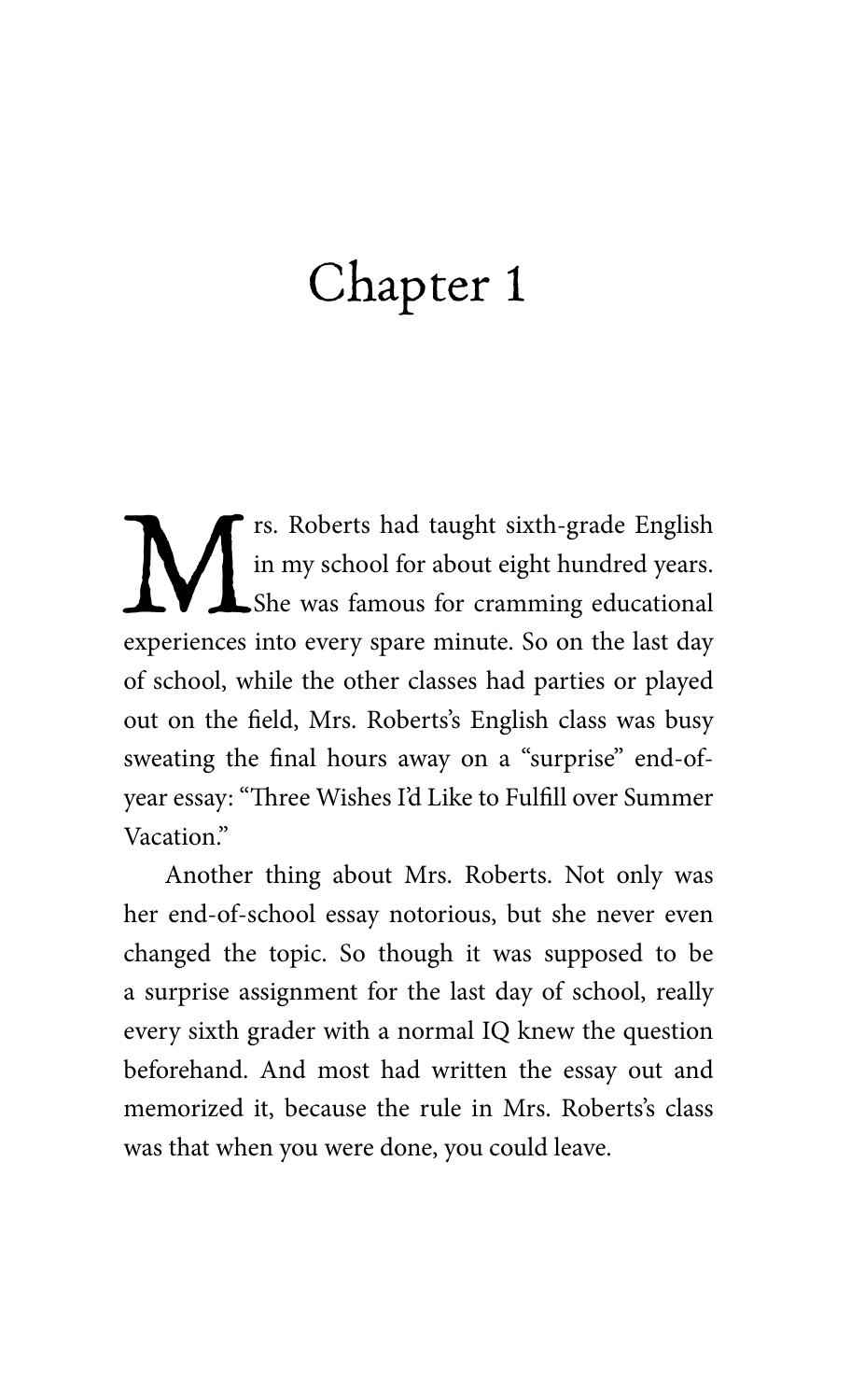I had plenty of wishes for the summer after sixth grade, none of which I planned to share with Mrs. Roberts. So I wrote a fake essay for that last day, listing my wishes as:

1. See all the movies headlined at the Ace Theatre.

2. Learn to swim.

3. Visit Beth at summer camp.

None of which I wanted to do. But I did have three real wishes.

In fact, I liked Mrs. Roberts's idea so much that I'd been writing my three wishes down each summer since the year I first heard of her assignment— in second grade.

Here were my three real wishes:

1. Get tall.

2. Have an adventure.

3. Meet my father.

Of these three wishes, none had ever been fulfilled. And, being realistic, I realized they weren't going to be. First of all, I was short and, if Gran was any indication, likely to stay that way. Combine that with my short hair and flat chest, and I looked more like an eight-yearold boy than an eleven-year-old girl and usually had to tell people my name, Annie, to make them realize the truth. But Gran says that happens when you're eleven. And since I'm not pretty, but what people call plain, I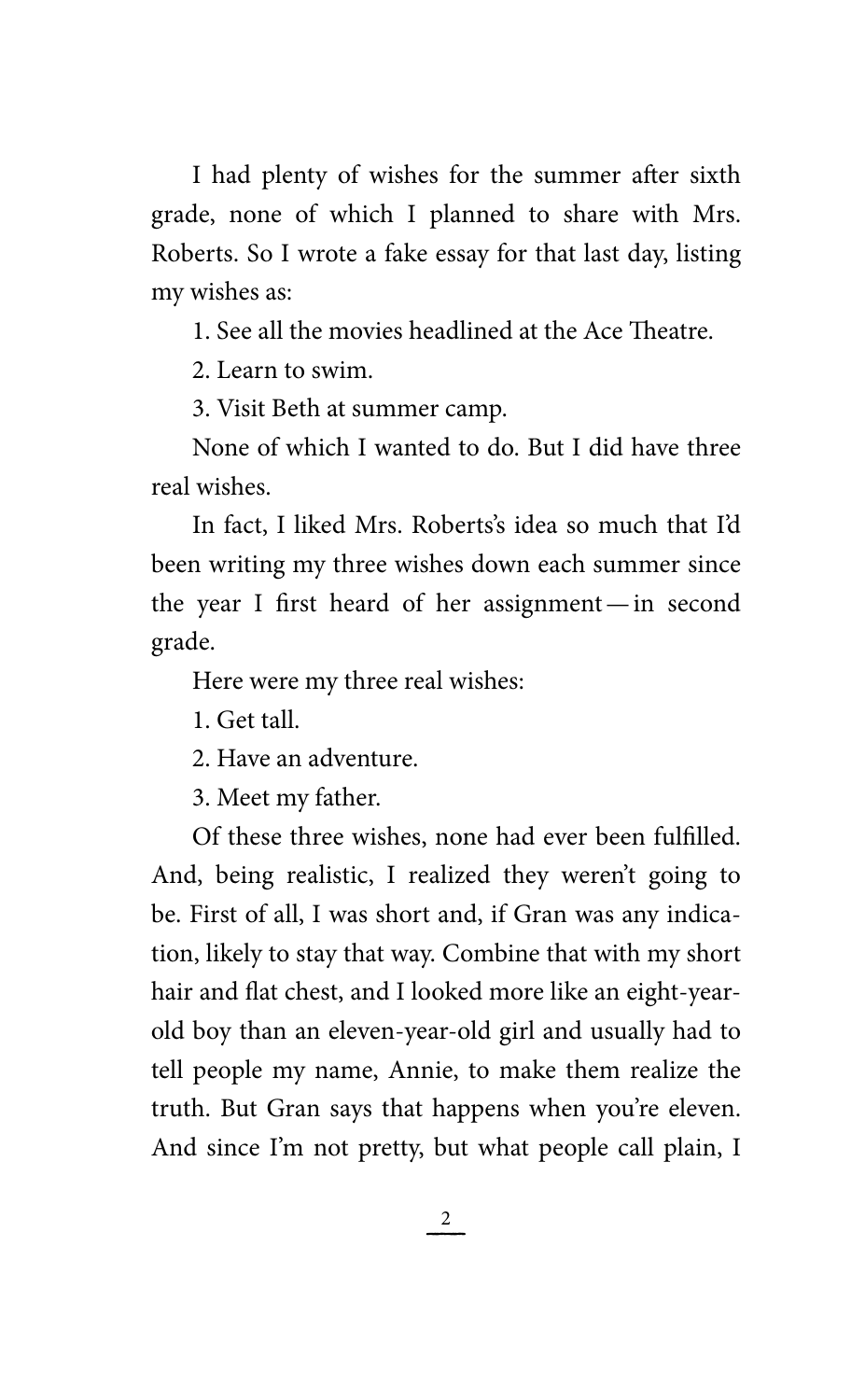didn't think just growing my hair long would help me. Anyway, the point is, growing tall wasn't a wish that was likely to come true.

My second wish didn't hold much more hope of being fulfilled. Adventures were scarce in Sunshine, a small town of what Mrs. Roberts called "some two thousand souls," as if it were populated by ghosts. Its biggest employer was Enderfield, the state prison several miles from town; its second biggest was the local department store, Ratchett's, which was two stories high and filled with what my friend Beth liked to call Ancient Style, since everything they showed there was at least ten years out of date.

During sixth grade, the only excitement I'd had was on the few nights I got to sleep over at Beth's house and watch *The Iran Crisis: America Held Hostage* on ABC. We didn't have a TV at our house, or even a radio. The only reason we even had a telephone was because I paid our bills down at the post office, with cash Gran pulled out of various hiding places in the house. She didn't believe in dealing more than necessary with banks, which she said kept records on everybody and were nosy. So it was only by going to Beth's house that I knew those crazy Iranians had kept people hostage for 227 days by our second-to-last day of school, June 17. I'd kept count right along with Mr. Koppel, and Beth liked to marvel at the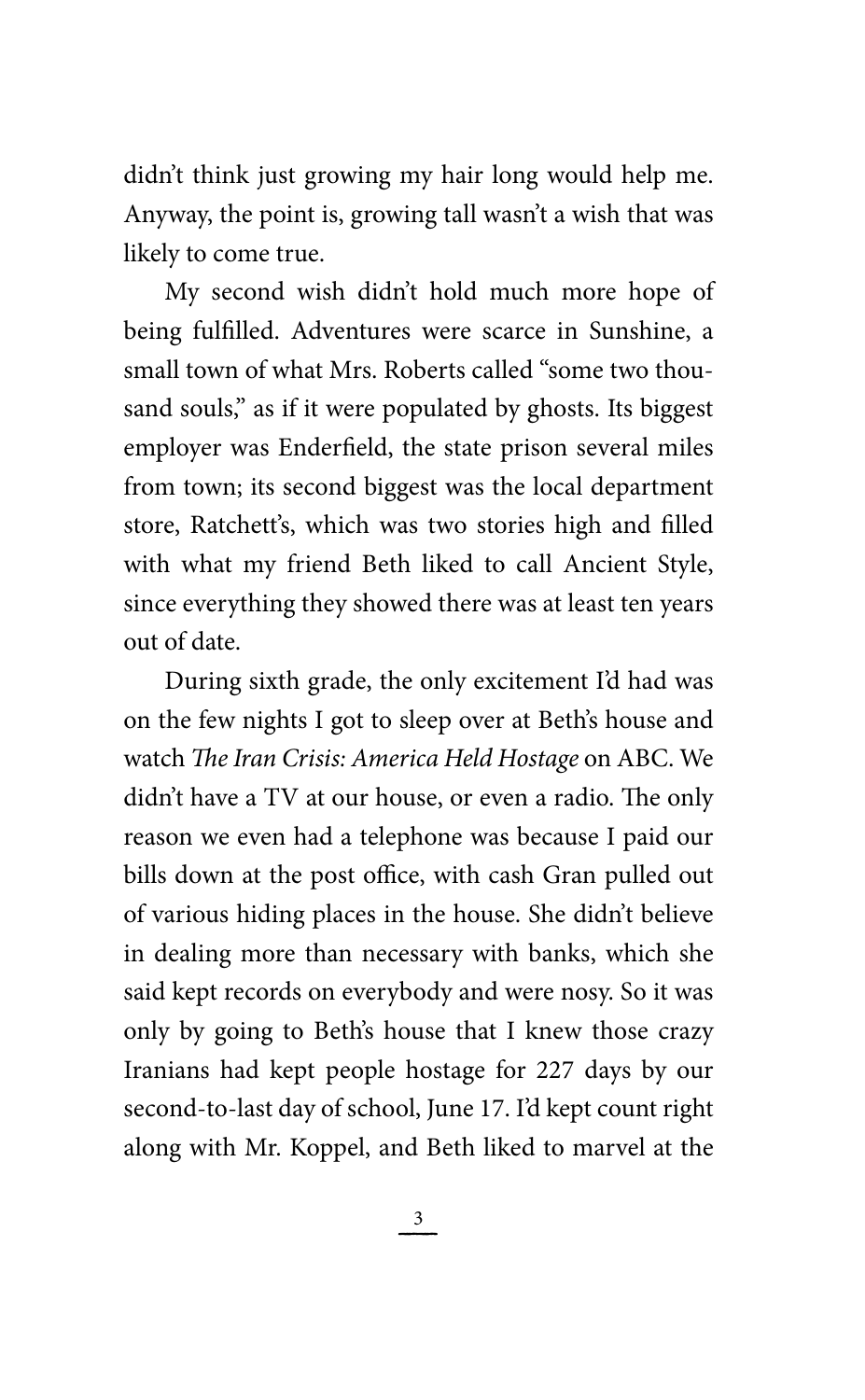way those numbers stuck in my head. Privately, though, I thought it had more to do with only getting to watch the show three times. Things like that stay with you when you don't see them too much. Which is why my second wish wasn't exactly realistic, either. Since sitting on Beth's family-room couch and waiting for Ted Koppel to come on was the closest I had come to excitement all year, I had little hope that the summer, with Beth away at camp, would hold much adventure.

As for my third wish, I'm not even sure why I kept making it. But when you're in second grade, you don't yet know the meaning of *impossible.* And since I liked that wish best of all, I couldn't bring myself to change it, even as I grew old enough to know better.

I had no memories of my father, and not even a picture of him, since our house had no pictures. It didn't have many mirrors, either. Gran said, in one of her talkative spells, that mirrors made her uneasy. She didn't like looking into rooms she couldn't get to or at people she couldn't touch. So we had no photos, not of my father, and certainly not of my mother, who, Gran said, had run off when I was three and Rew just one.

I had one and a half memories of my mother. I say "a half" because whenever I tried to remember what my mother looked like, I saw a brown leather purse instead. That, and the sound of her keys clinking together—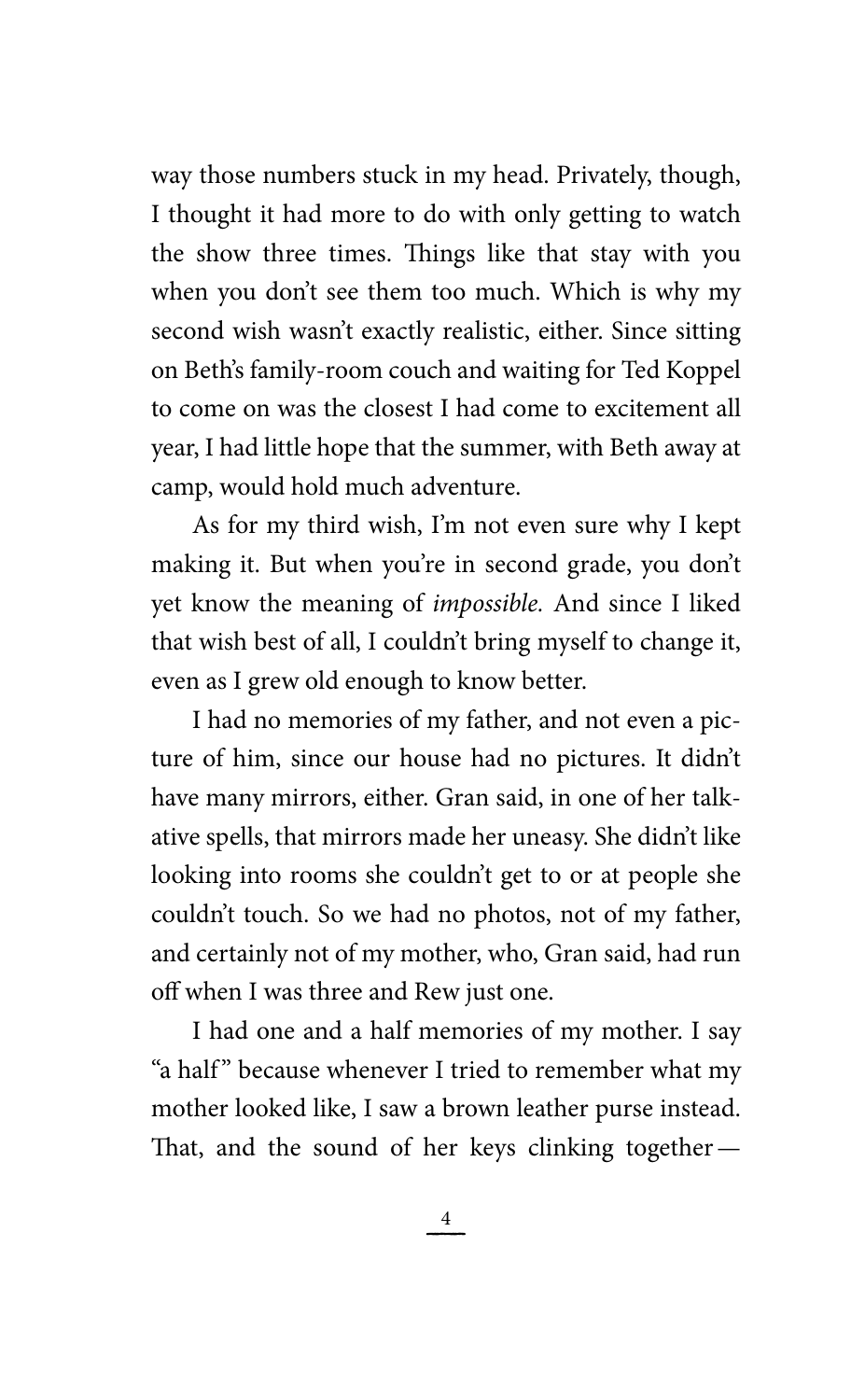that's what I remembered. And then there was the other memory, or maybe it was one Gran gave me and I made my own. That was of the night she left, when she set us down, along with our suitcases, in Gran's house. I can't see her face there, either, but I think she might have had brown hair, like mine. And I don't remember much of her voice, but I do know the words she used. "They were always his idea, anyway," she said, and left.

So I didn't miss my mother much. But my father since I was, after all, his idea— him, I missed. And though I didn't know what he looked like, Gran said he was something like Rew, and that made a nice picture in my mind.

Rew looked like he had put his face up to the sky in a rainstorm of freckles. He was covered in them, mostly on his face, but practically every region of his body held a stray freckle or two. I envied him his freckles and his red hair, which made him stand out beside me. After they learned we were brother and sister, stupid strangers always asked me, "Where'd your red hair go?" As if I would love to discuss why I was boringly brown and the freckle god had been stingy with me.

So if Rew favored my father, as Gran liked to say, I could only imagine liking his face. And probably everything else about him. Genius and freckles must go together, because Rew got both. Rew had always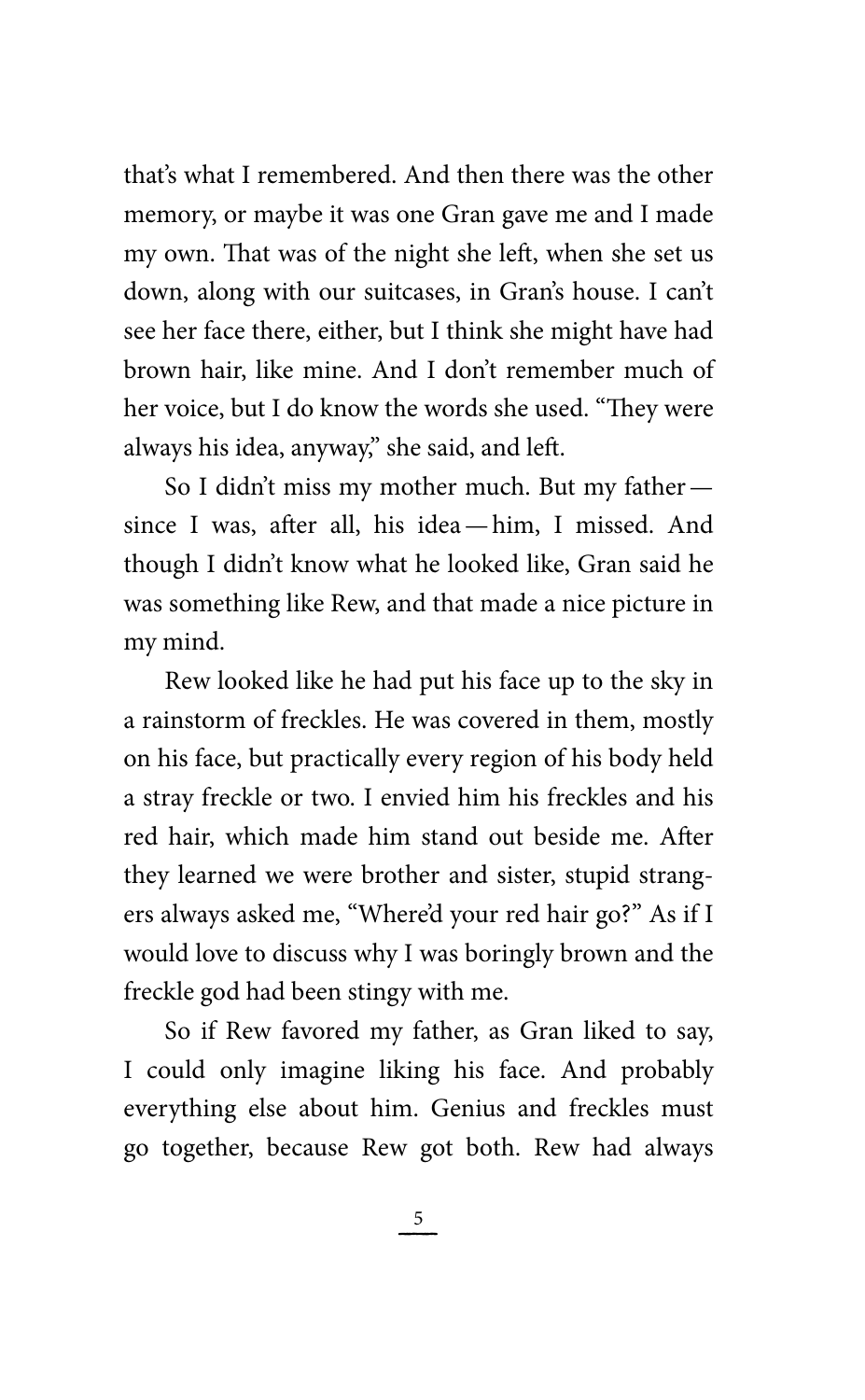fascinated me. I did most of the talking, but he did most of the thinking. Even though he was only nine, most of the time he beat me at chess, a game Gran had taught us. He had a way of seeing moves ahead, so he'd trap me and checkmate me before I realized I'd been had. I won only when I could taunt him hard enough to make him mad. Rew stopped thinking when he got mad.

So I imagined my father was Rew grown big. Smart, thoughtful, freckled, red. And he was my third wish.

But that was the unlikeliest wish of all. Because even if I drank a magic elixir and sprouted a few feet, and even if angry revolutionaries suddenly stormed the streets of boring old Sunshine, making wishes one and two come true, wish three was impossible. I could never meet my father. My father was dead.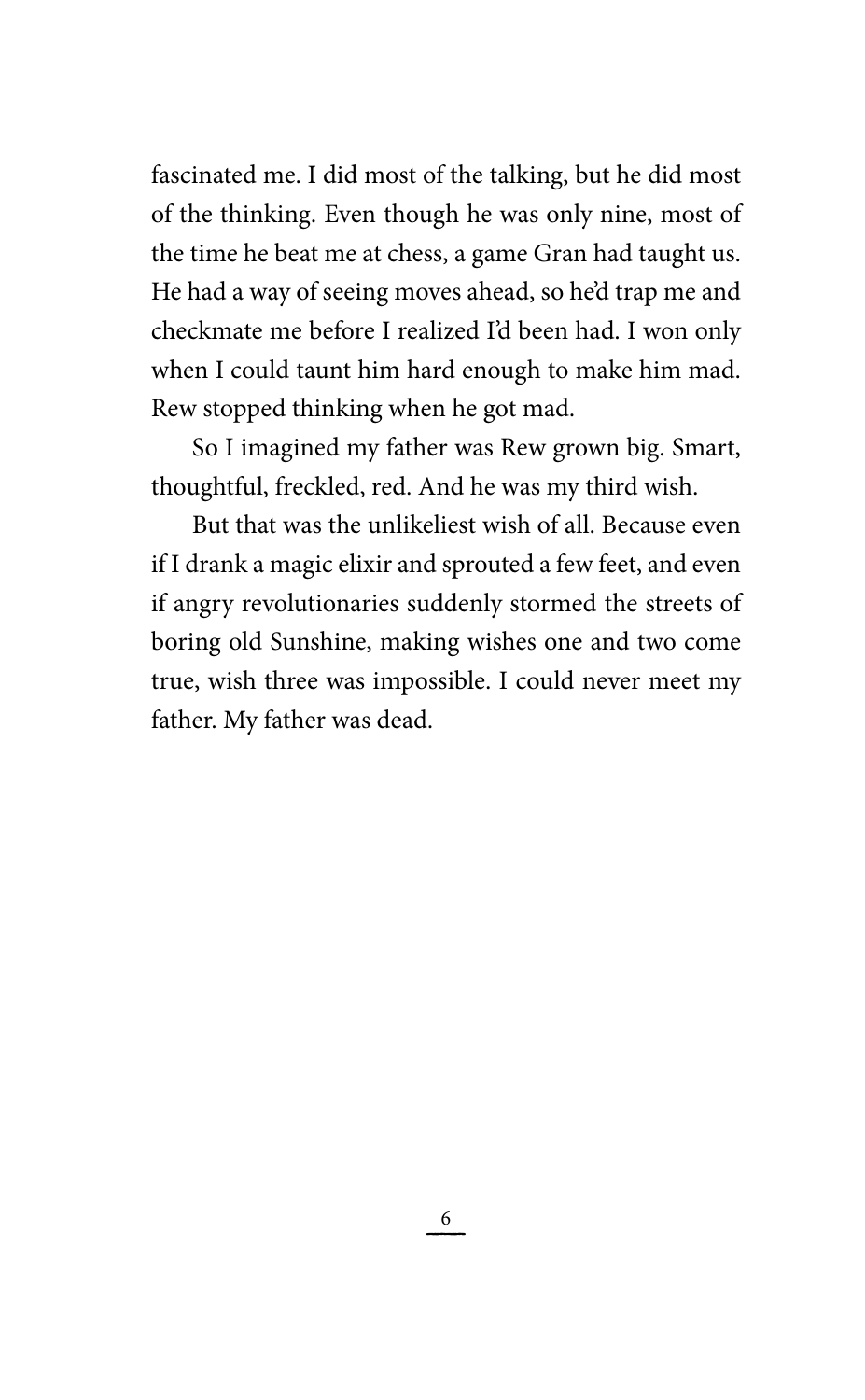## Chapter 2

EV could think better than I could, but I told<br>the better story, probably because I was a good<br>liar, something Gran had trained me in when I<br>was little. We had moved to Sunshine when I was three the better story, probably because I was a good liar, something Gran had trained me in when I was little. We had moved to Sunshine when I was three and a half, and by the time I was five, when I could have started kindergarten with the other kids, Gran had decided to homeschool us. She didn't hold with institutions, she said, or being locked up in a big building all day. That was back when she talked more and brooded less, though she still brooded often enough even then.

I must have been about six when the truant lady, or so Gran called her behind her back, came to check on us. Actually, she was a social worker named Adele Parks, who had a gentle way of talking that I liked. But I didn't get to talk to her just then. The first time she came was on one of Gran's good days, and Gran had summoned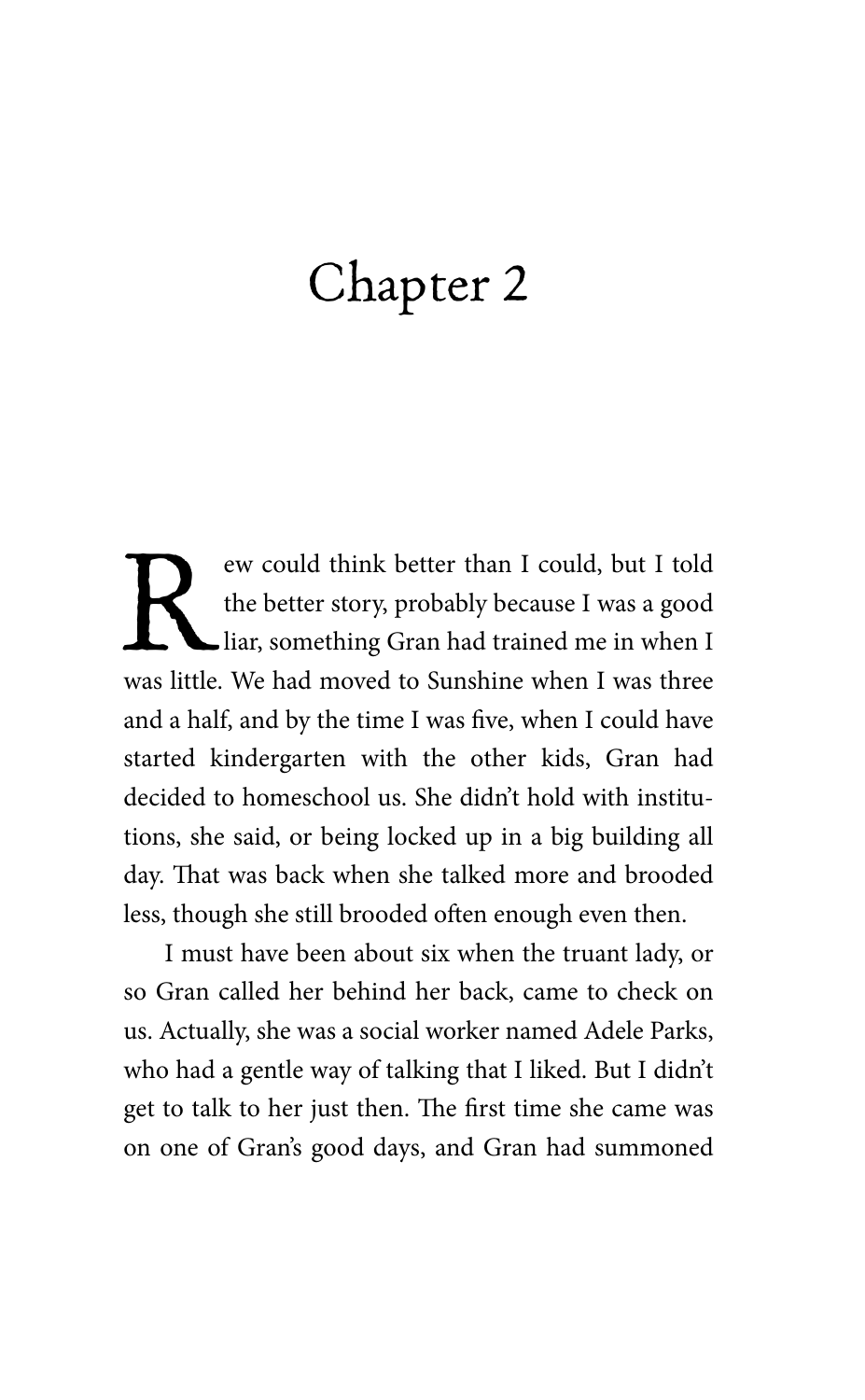up the best of her old self, explaining to the woman, at length, her educational philosophy, which I heard her say included "lots of classics, field trips, and extensive hands-on work."

After the woman left, Gran, staring out back at the Zebra Forest, said to me, "I'm a liar, I'll admit. But I pride myself on being a real *good* liar. That's part of my educational philosophy, too, Annie B. Mark that down. Lesson one: If you're going to do something, make sure you do it with *excellence.*"

Gran's name for me, Annie B., was short for what she liked to call me: Annie Beautiful. Since I already told you I'm not one jot beautiful, that was one of Gran's lies, too. But it was one of her excellent ones. She said it so well, I sometimes believed it.

After that, Adele Parks came by most months to check in. As soon as I had learned to write, mainly by watching Gran do it and studying old *Life* magazines, I had dutifully filled out the homeschool forms she sent Gran. Of course, this only made Adele Parks a more frequent visitor, since a six-year-old filling out forms didn't inspire much confidence in the homeschooling system Gran had told her about. And so I told her lots of lies, taking my cue from Gran, but eventually she sent me, and then Rew, to the local public school.

I began in second grade, which is how I heard about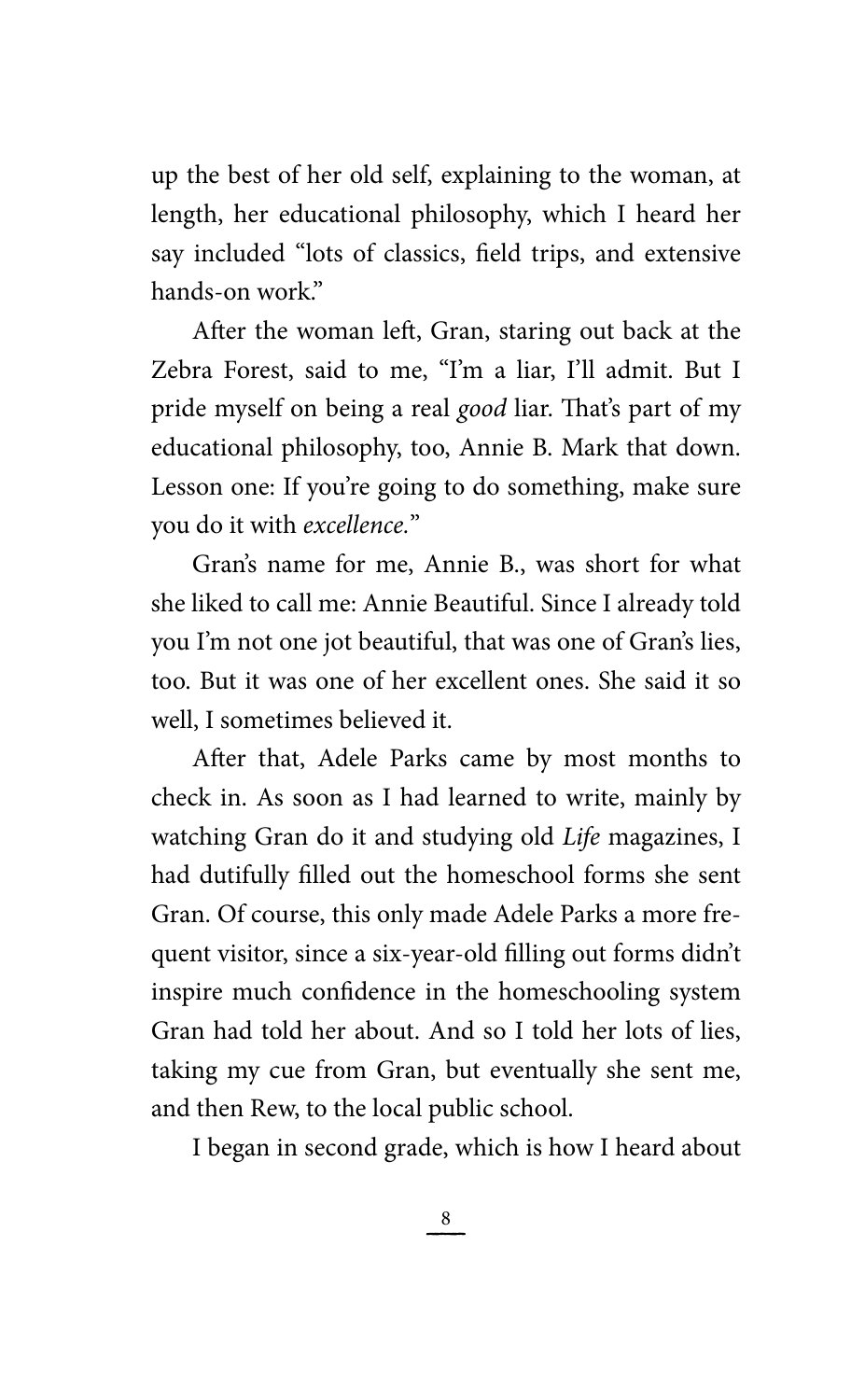Mrs. Roberts's essay one year later than the other kids. But I found I liked school well enough, especially when I sat next to Beth Mayfield.

While I was sitting hunched in my chair that first day, Beth leaned over and told me she liked the way I wrote my name. Beth is a girl who is not afraid to ask questions, and that day, she wanted to know everything about me. I quickly found out I didn't know much about myself. Not enough to satisfy Beth, anyway.

"Where'd you move from?" she wanted to know.

"I don't know," I said, feeling foolish. "The city. I'm not sure which one"

"Well, you've got to know where you're from," Beth told me. "Ask your mother."

"I have a gran" was all I said to that.

"Ask her, then."

And so I did ask Gran. On good days, Gran would tell me plenty, but none of it answered Beth's questions. She told me about her growing up in crowded apartments where someone was always cooking, about having lots of cousins and playing marbles in the street.

Gran didn't talk like anyone else. Maybe in Chicago, where she came from, everyone sounded like her, but no one else in Sunshine could pull their words out flat, the way she did. No one else had the gravelly sound she had, even in her singing voice.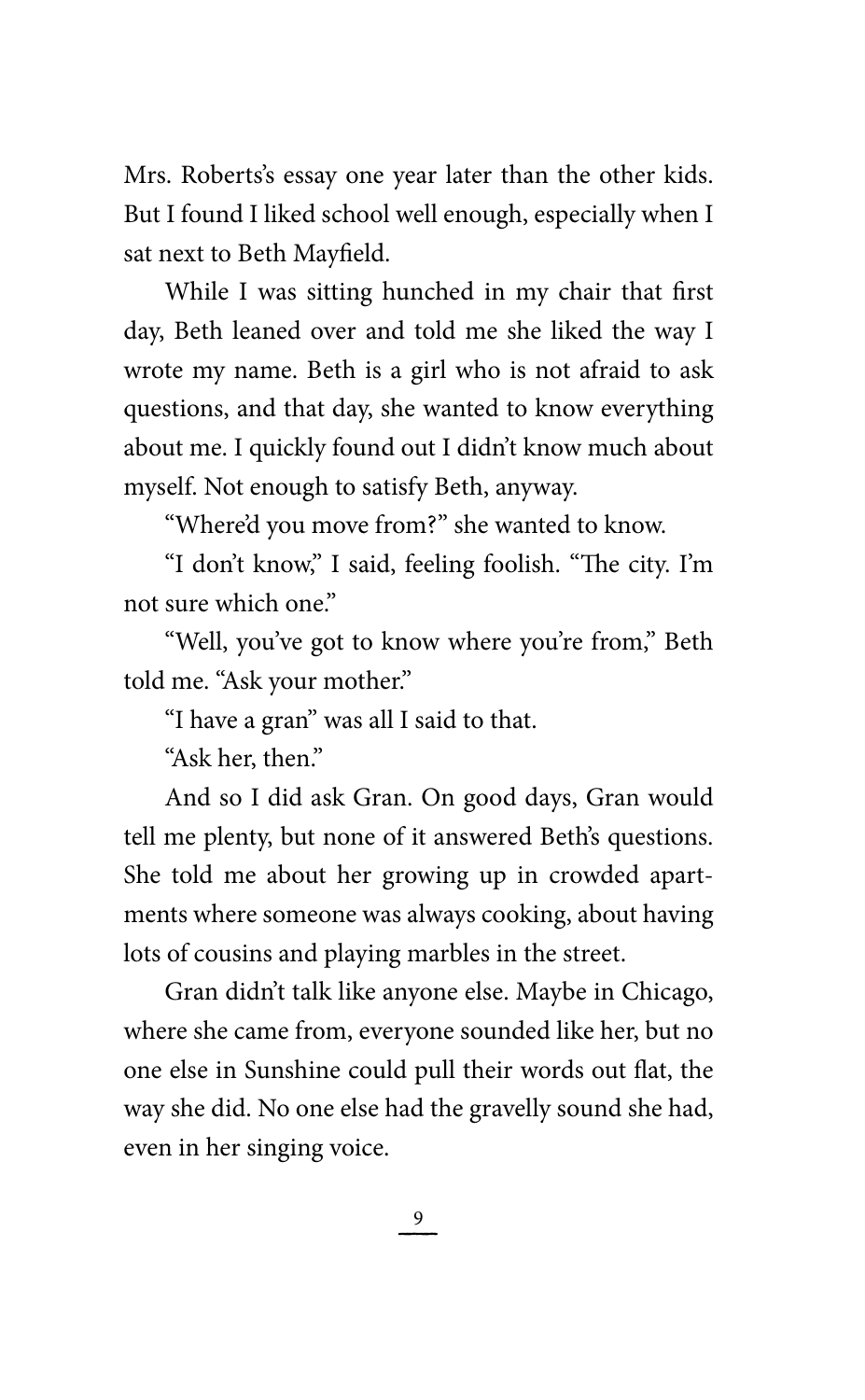"The whole family lived in a three flat," she told Rew and me once. "That's three apartments stacked one on top of the next. And I mean uncles and aunts and grandparents and cousins— everybody. Downstairs we all worked in the family grocery. We took turns behind the counter and delivering round the neighborhood. We went where we pleased, my cousins and me. They had no playgrounds in those days. We just had the streets. The streets were ours."

"What about school?" Rew wanted to know. "Didn't you go?"

"Up till the eighth grade I did," Gran said. "Then I had to work. Everyone worked then, if they were lucky enough to have a place to."

"Weren't there truant ladies then?" I asked her.

"Oh, not then, not when I was old as that. People overestimate the amount of schooling a person needs to get by, I'd say. Look at my mother— look how she did!"

Gran's mother had run the family— all three flats of it. Gran said she was a bear of a woman— Gran called her "substantial"— and she took no lip from anyone.

Privately, Rew said "substantial" only meant fat, and that anyone who could barely read couldn't have been much of a success, but I didn't agree. In my mind's eye, Gran's mother was like Gran, only more solid. Her face was the same: eyes the color of sunny water; white, white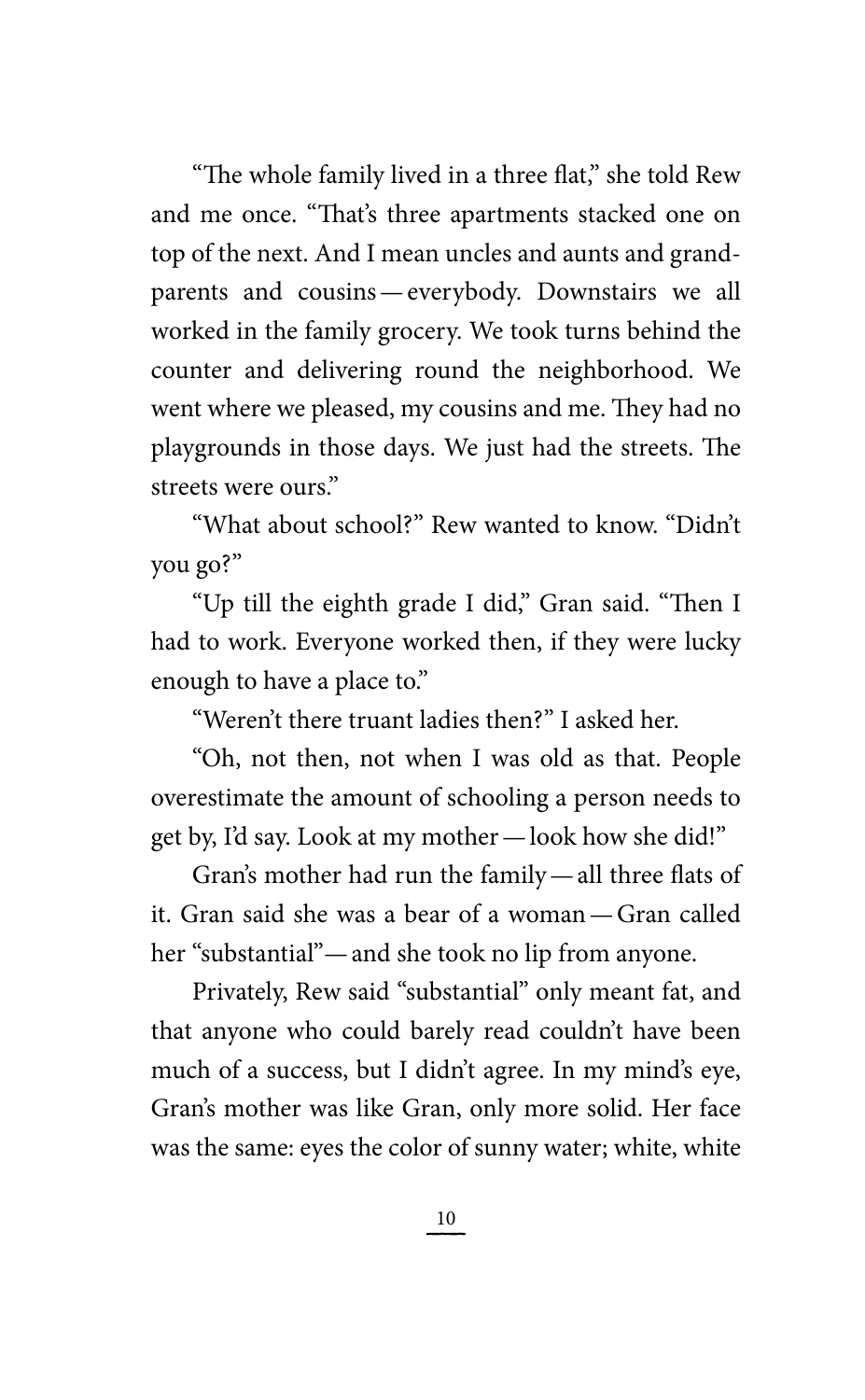hair; pointed nose. Wider, though. Definitely wider. Gran herself was thin, a bird of a woman, who had once been quick but who now, as the bad days grew more frequent, stayed in her chair by the window, sunk beneath her old newspapers, or upstairs, behind her closed door.

All Gran's cousins were gone now, she said, her being the youngest. There was no one left. Still, I liked to imagine her the way she must have been, a girl on the sidewalk, hair vivid red, shooting marbles and rolling pennies.

When Beth heard all this, she came the two miles from town to see Gran and our house, and she didn't mind the clutter or that Gran never threw anything out or that we mostly ate from dirty dishes or that, as time passed, I did a lot of the shopping myself, because it made Gran too tired to go into town. Beth thought our house was interesting, what with its old magazines and Gran's obsession with keeping things. And so we were friends.

That was enough for me. And Gran said I ought to be grateful and not wish the other kids would come by, or want to, even.

"I don't like people snooping around," she said. "We're enough for each other, aren't we?"

I always told her yes, of course we were. And on her good days, it was even true. But by the end of sixth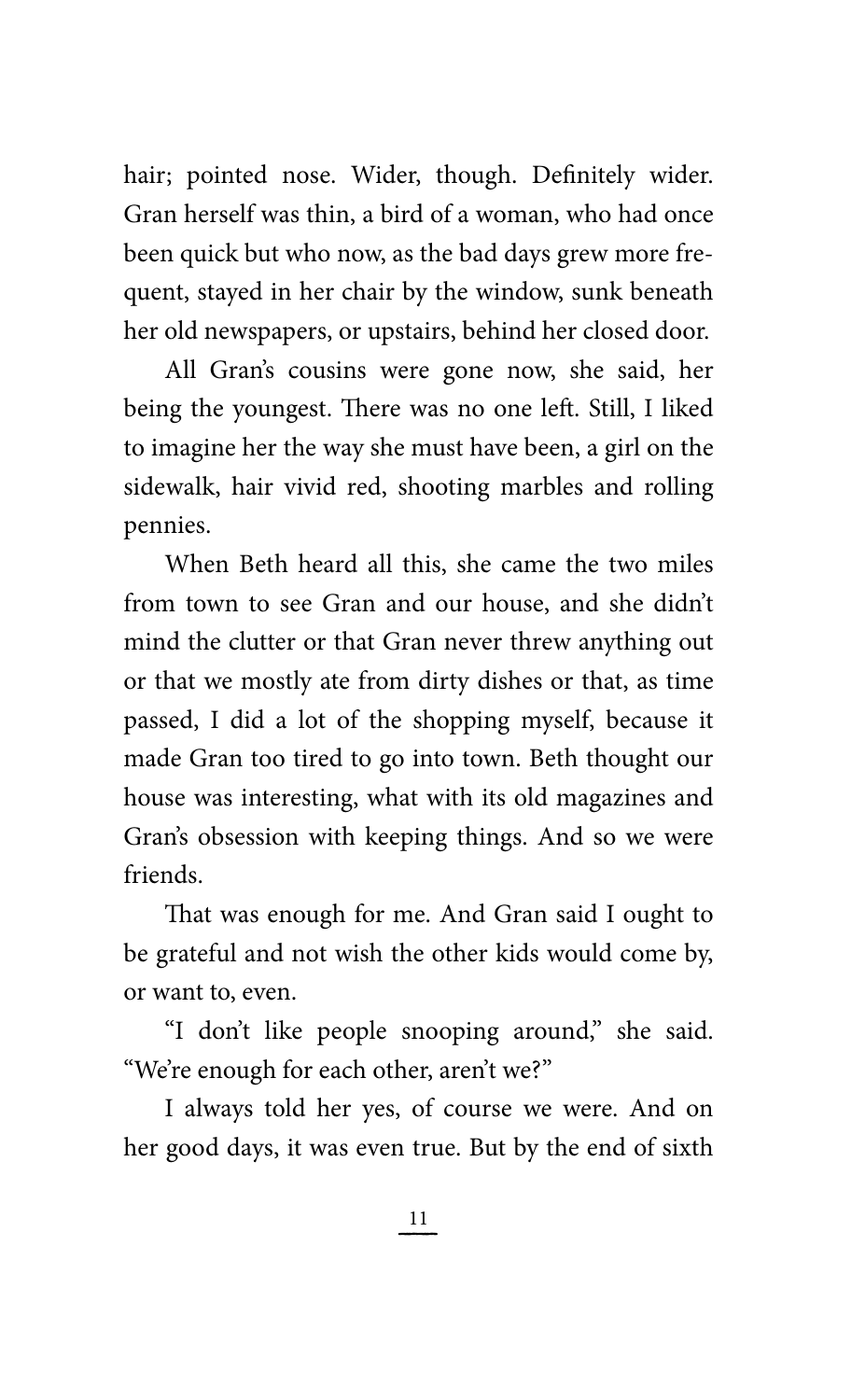grade, I'd counted more bad days than good, more days when Gran didn't wake until noon, and then only got up to sit in the kitchen, staring through the windows at the Zebra, grinding the tip of her slipper into the linoleum until it left little bits of gray rubber scattered like eraser dust on the floor. So I looked forward to summer less than I had. But still, there was good in it. There was Rew, and there was the Zebra, where the two of us would go each day, and tell stories, and climb trees, and listen to uncluttered quiet that had no warning in it.

So as that summer began, while America counted hostage days and Beth learned to swim, I thought up good lies to tell and climbed trees and lay a lot in the shade. I didn't think any of my wishes would come true, not even the one about getting taller.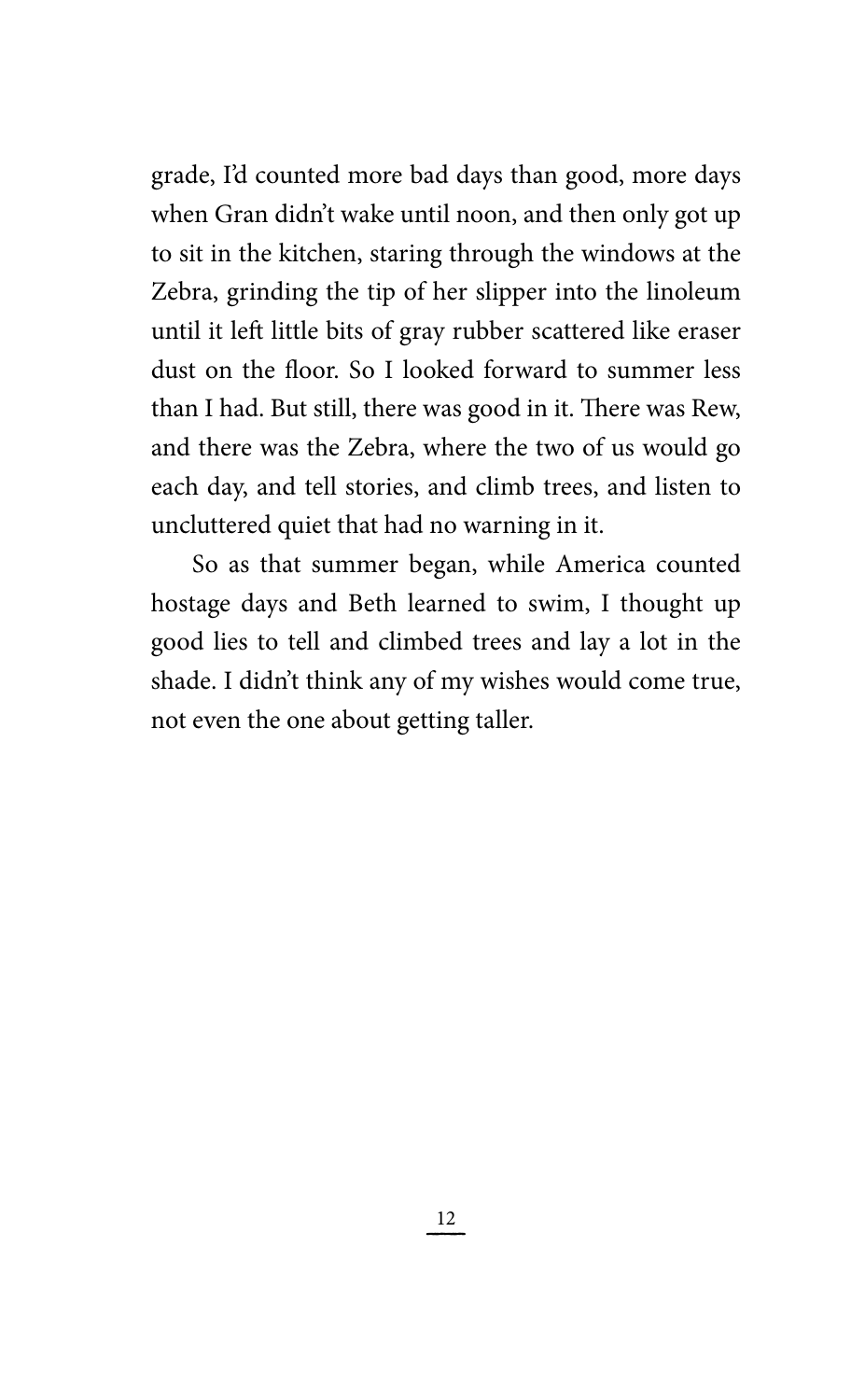## Chapter 3

We called it the Zebra Forest because it<br>looked like a zebra. Its trees were a mix<br>of white birch and chocolate oak, and if<br>wou stood a little ways from it like at our bouse looking looked like a zebra. Its trees were a mix of white birch and chocolate oak, and if you stood a little ways from it, like at our house looking across the back field that was our yard, you saw stripes, black and white, that went up into green.

Gran never went out there except near dusk, when the shadows gathered. She didn't like to be out in full sunlight usually, and told me once she didn't like the lines the trees made. Gran was always saying stuff like that. Perfectly beautiful things— like a clean blue sky over the Zebra— made tears come to her eyes, and if I tried to get her to come outside with me, she'd duck her head and hurry upstairs to bed. But then it would be storming, lightning sizzling the tops of the trees, and she'd run round the house, cheerful, making us hot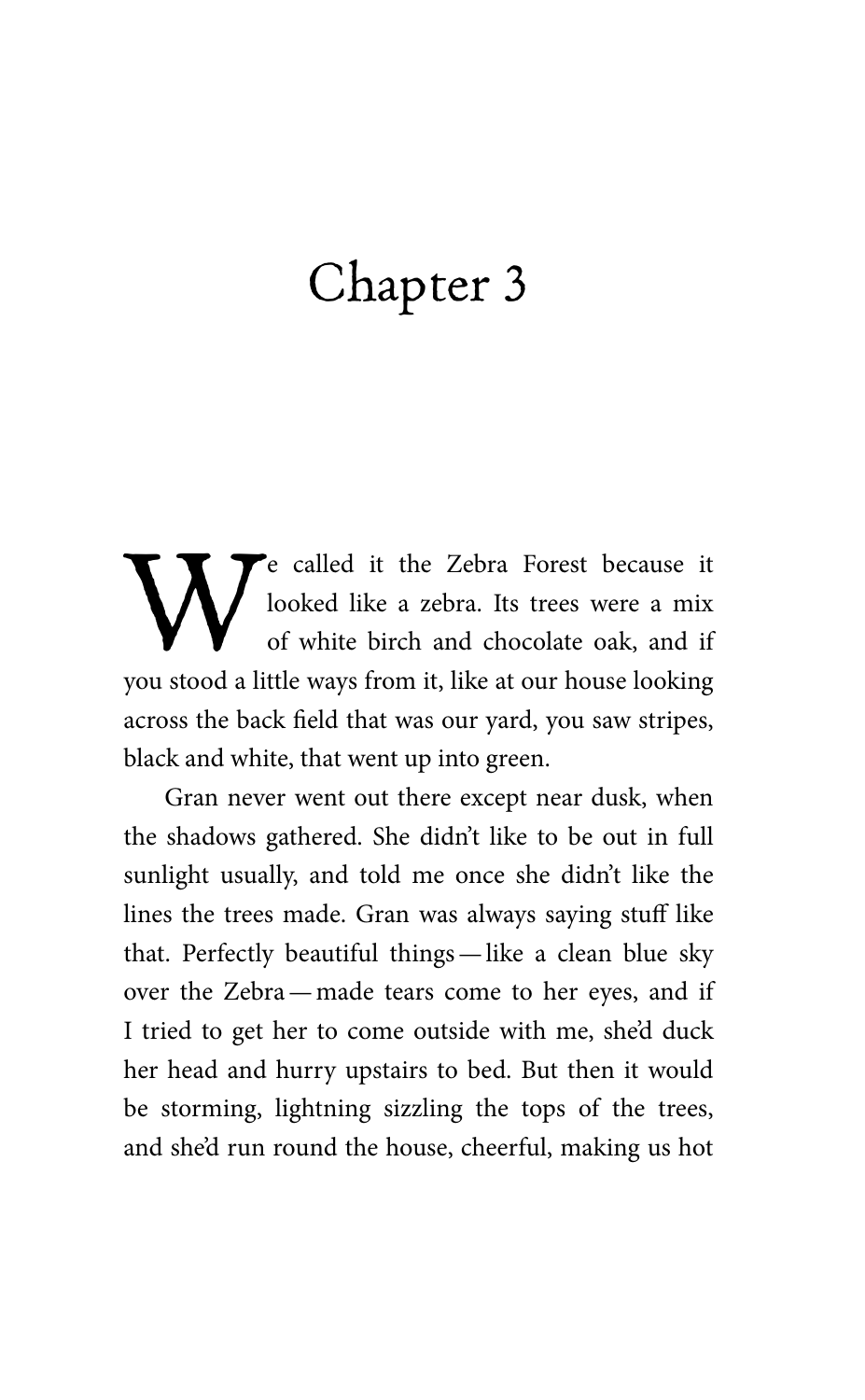cocoa and frying up pancakes and warming us with old quilts.

We had few rules in our house, but keeping out of the Zebra Forest in a storm was one of them. In fact, I'd be hard pressed to list any other rules at all, maybe because aside from that, we didn't think to do much that Gran would have minded. She never cared if we went to school, and lots of times I didn't. If I missed half a week, Adele Parks would come around, asking if I wasn't feeling well. And of course I'd hack and cough then, double over in pain and tell her I'd had a fever of 106 just that morning but that it seemed to be lifting and so I'd be back in a few days. And then I'd go back again, but only because I wanted to. Once I missed two whole weeks, because I happened to know Adele Parks had gone off to visit her sick mother out of town. Before she left, she made me promise I'd go to school while she was gone, but she probably knew that didn't mean much. I only did go back because Beth said she wouldn't visit after school if I didn't come at least once in a while.

Adele Parks liked to talk to me about responsibility, a topic that bored me. I figured as long as Rew and I each knew enough to pass into the next grade, we were fine.

"You need to buckle down, Annie," she'd say. "You could really do something with that mind of yours."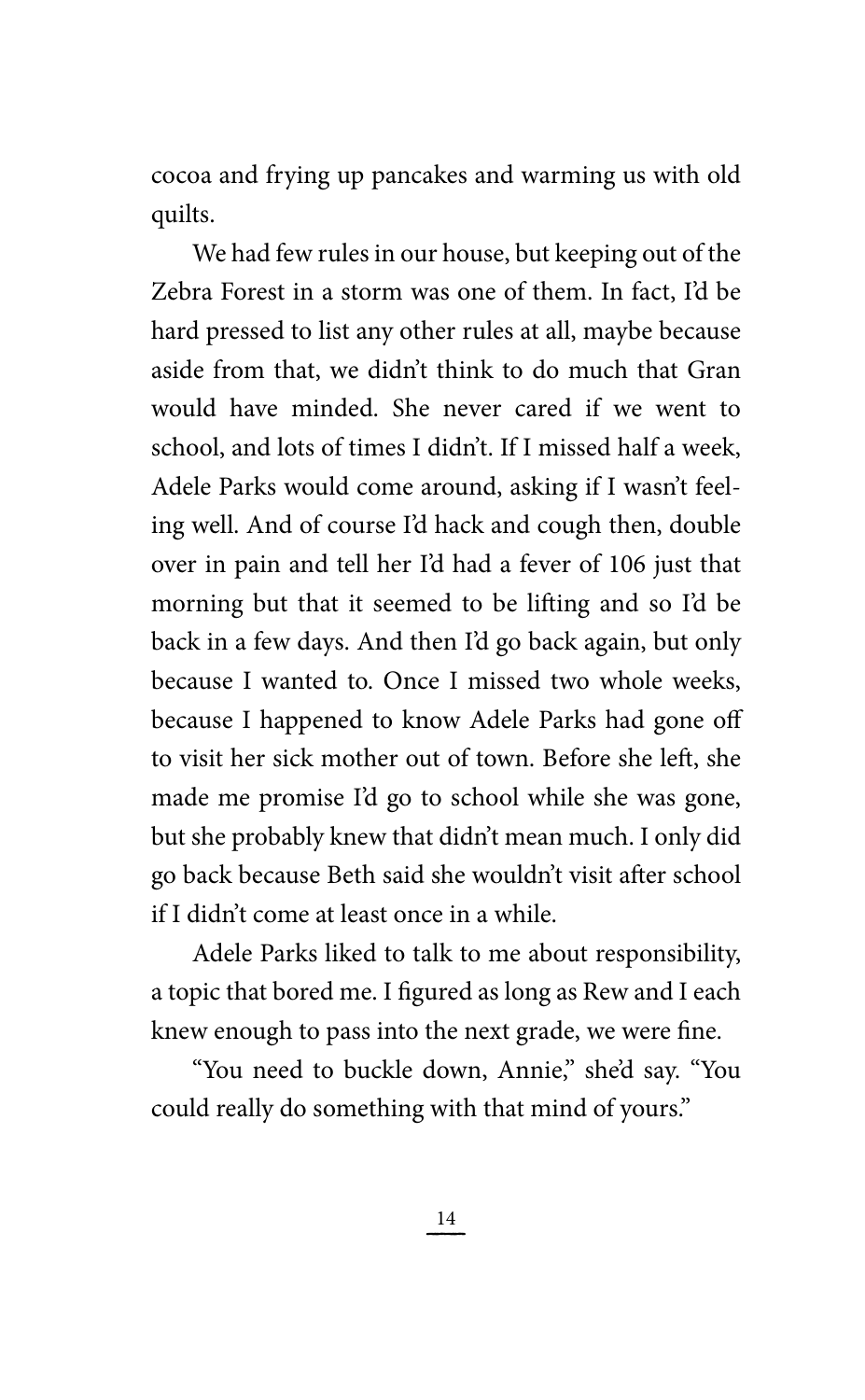What Adele Parks didn't seem to realize was that I used my mind plenty. I used it to tell Rew stories.

Every day after school, once we'd gone out and settled ourselves in the Zebra, he'd look at me with expectation, and I'd have to think. That's how Rew was it took thinking to keep him happy.

Since he'd been little, Rew loved two things: jokes and pirate stories. He'd gotten attached to jokes when he found an old joke book among Gran's stacks. And when he'd finished that, he thought up his own.

They were always awful.

"What did the limestone say to the geologist?" he'd ask me.

"That's not a joke," I'd say. "It's a riddle."

"You just don't know. Come on, what did it say?"

"I don't know. Tell me."

Rew would grin. "Don't take me for granite!"

He'd laugh at himself then, since I wasn't about to. "Get it? Granite?"

I would usually groan and fall back against the nearest tree. "How can someone so smart love such stupid jokes?" I'd ask him.

And he'd laugh again. "Actually, that was a riddle. Want to hear a joke now?"

"No!"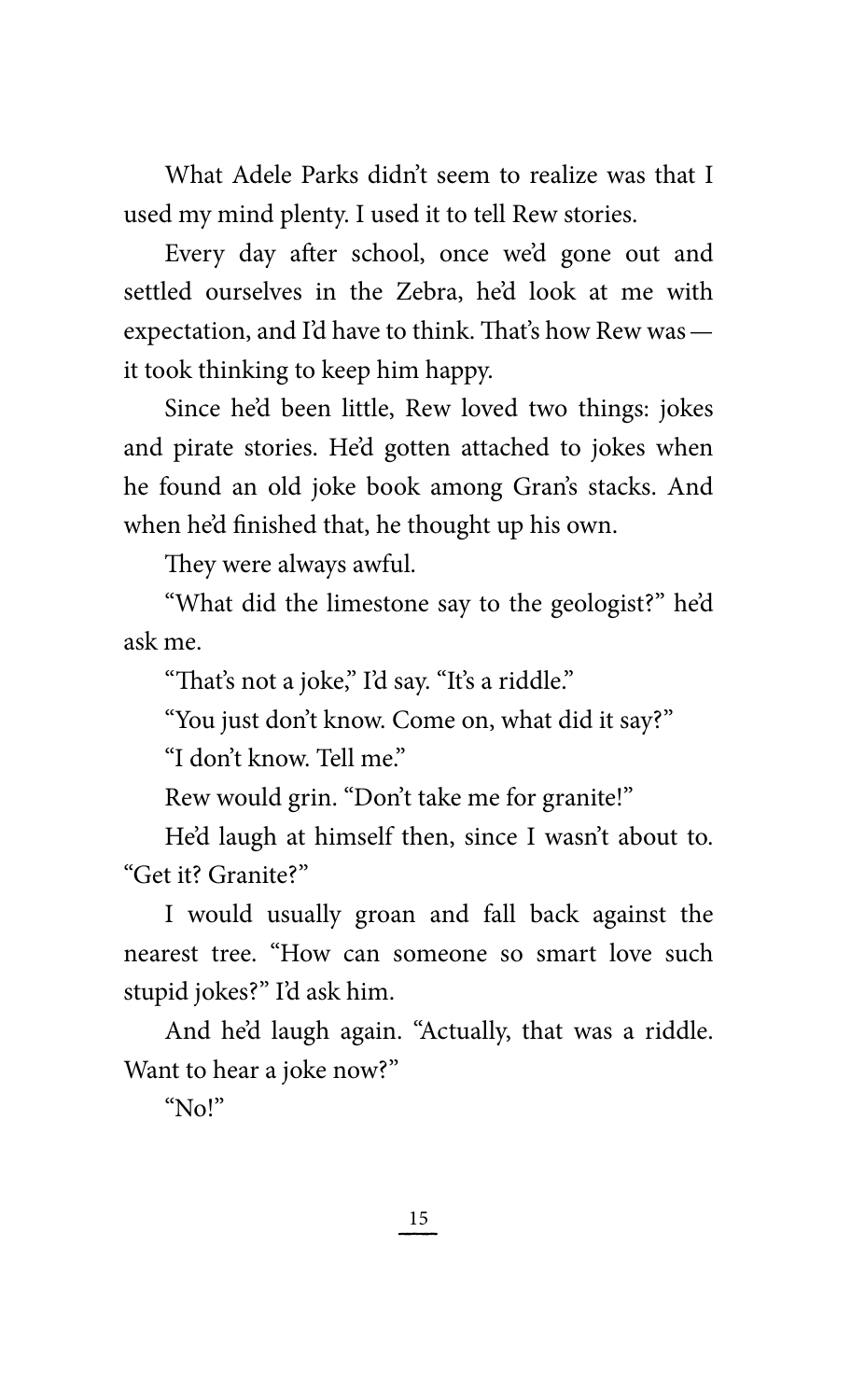"Fine, tell me a story, then."

He'd started loving pirate stories in kindergarten, when he found *Treasure Island* in Gran's bedroom. Or rather half of *Treasure Island.* The first seven chapters were gone from it, ripped out neat at the binding, and so we began at chapter 8, "At the Sign of the Spy-glass." Rew was too little to read such a hard book himself, so I read it to him, and we both loved to hear about Jim Hawkins, treasure maps, and Long John Silver. After a while, I offered to get the book out of the public library so we could see how it all started, but Rew preferred to imagine how Jim Hawkins had got himself mixed up with pirates. So we started to tell ourselves new beginnings, out in the Zebra.

Each of us had our favorite people in the story, and we liked to imagine what they'd done before they all boarded the *Hispaniola.* Even when I grew interested in some of the other books I found in Gran's piles, about spunky girls who tamed wild horses or geniuses who used math to predict the future, Rew couldn't get enough of pirates, and he even wanted to hear stories about the terrible blue-faced Captain Flint, who'd killed his men and hidden the treasure.

I couldn't say I loved the pirates, exactly, but I loved the story, and so I'd take turns making things up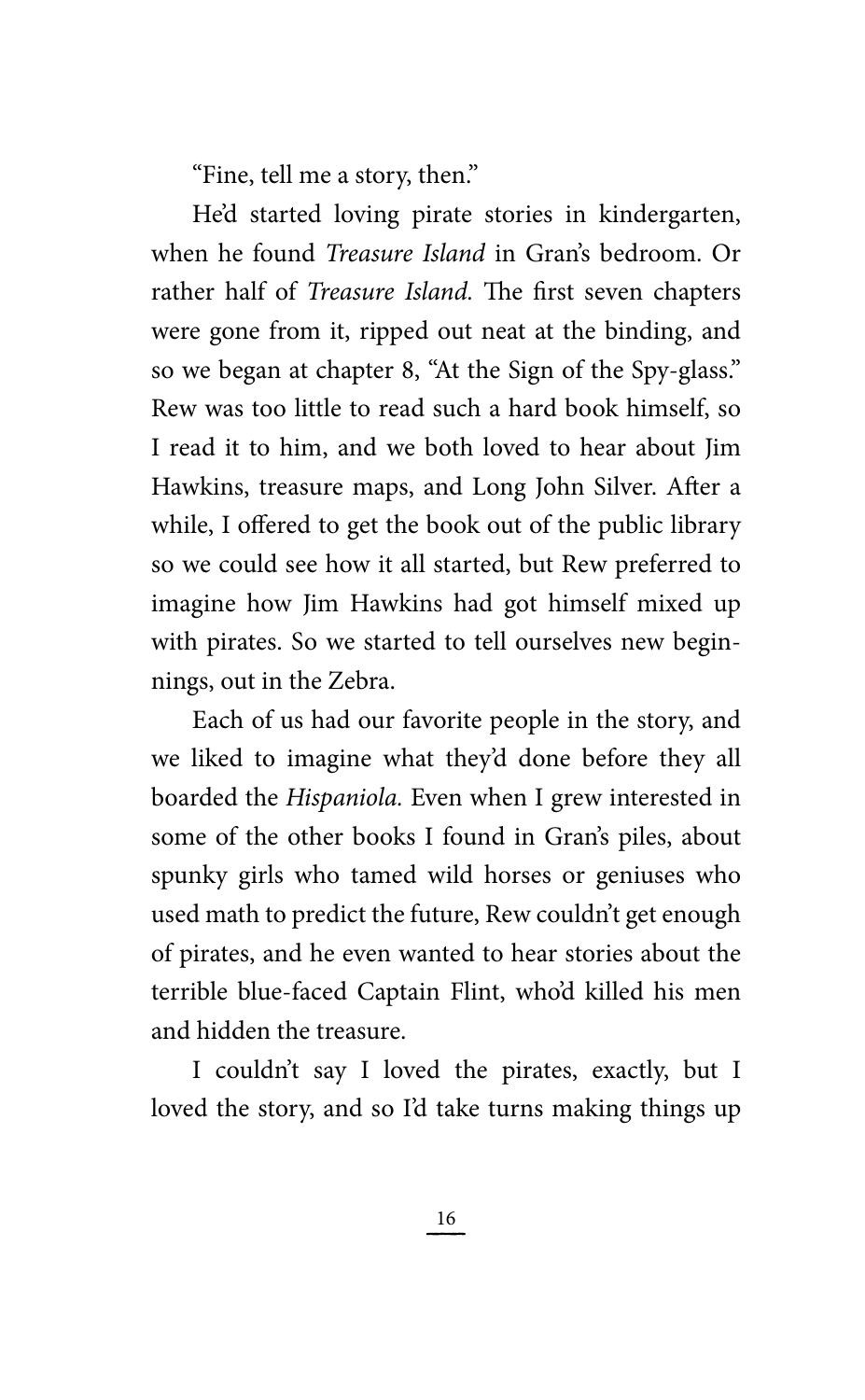and going back to the book, where I never got tired of seeing Jim Hawkins get home with that treasure in the end.

As for Rew, he knew who the good guys were, and he liked Jim Hawkins all night, but he was most of all stuck on Long John Silver. I'd tried to explain to him, when we first read it, how bad old Long John was, but Rew wouldn't have any of it. He agreed, of course, that Long John was a bad man. But that old sea cook was just so *smart,* Rew kept coming back to him.

"You can't trust him, though," I said.

Rew liked him just the same.

And of course, there were other things that drew us to *Treasure Island.* For one thing, we could never get enough of the way they swore. "Shiver me timbers" and "By the powers!" We loved that stuff. When those pirates got mad— which was a lot— they spouted "oaths," as Jim Hawkins called them. Rew loved that word, too, because he thought it sounded like "oaks"— the kind out in the Zebra. But I looked it up in the dictionary and told him it meant "promises," which stumped us.

"What's he promising to do? What kind of promise is 'Shiver me timbers' or 'By the powers'?" he asked me.

I had no idea, but that didn't stop either of us from spouting oaths ourselves.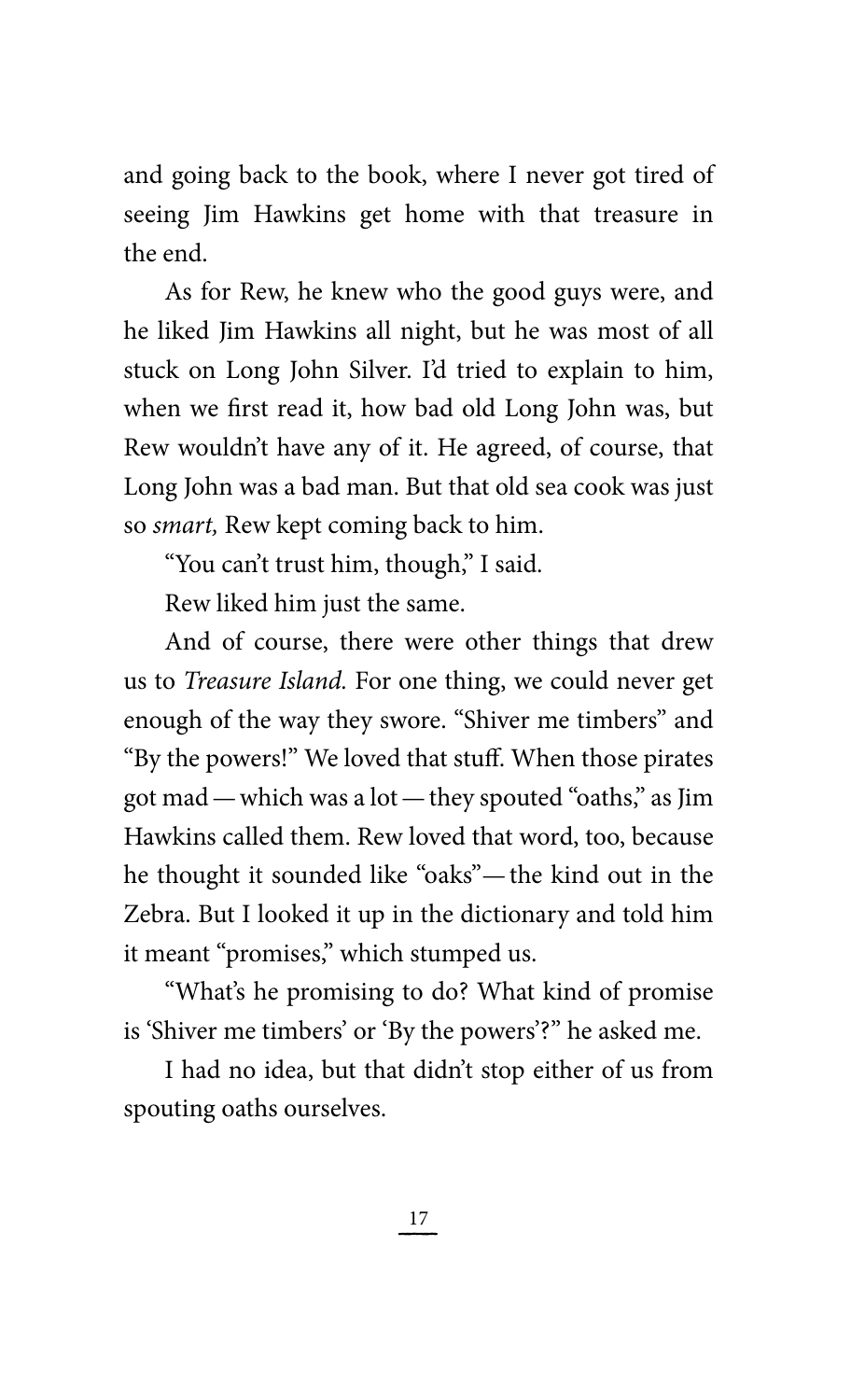Rew loved pirates so much, he started seeing them everyplace.

"Do you think Gran was a pirate once?" he asked me one day, when he had just turned seven.

"Course not!" I said, surprised. "Gran? Why would you think so?"

"She keeps her treasure hidden. Just like Captain Flint on Treasure Island."

I laughed. "She didn't get it from being a pirate," I told him. "Grandpa gave it to her, before he died."

On one of her most talkative days, Gran had told me that. In the city that had no name, my grandfather had died, just before we came to Sunshine.

"He was a good man," Gran had said that time. "But his heart couldn't take it"

"Take what?" I'd asked her.

"Living."

Gran's answers were like that sometimes, and when they were, the story was over. But I knew my grandpa had taken care of Gran, leaving her money to live on if something happened to him, because she'd told me so, told me he was a careful man who always took care. And so she'd gathered up Rew and me, and the money he'd left her, and come to Sunshine, far away from the place where living was too much for Grandpa Snow.

Rew didn't want to hear about a grandpa with a hurt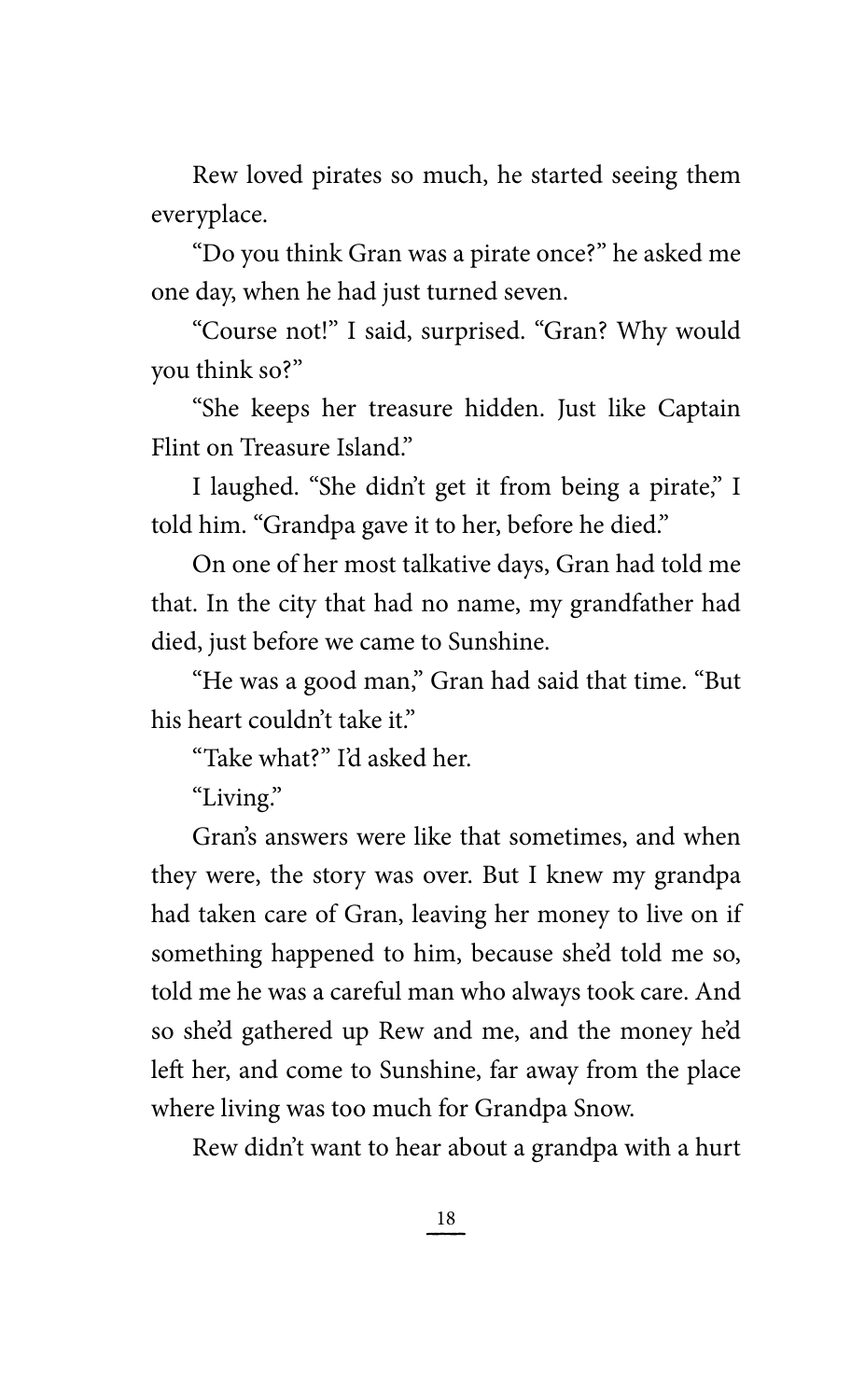heart, though. And so one day that year I agreed that our grandpa *had* been a pirate and that Gran got her treasure from a treasure box he'd left, which was still buried out on the edge of the Zebra.

"Is that why she lets everyone call her Morgan?" he asked me, thinking it over. "Like Adele Parks and them?"

When we had first registered for school, Gran had put us down under the name Morgan, which had been her name before she married Grandpa Snow, when she lived in Chicago. "My mother would have liked to be remembered that way" was all she said about it. And that was Gran. But at home, she never let us forget that we were Snows, and neither of us would have had it any other way. Snow had been our father's name, after all.

"That's right," I told Rew. "See, pirates never use their real names. You think Long John Silver's mother *named* him that? Course not. So Grandpa Snow's pirate name was Morgan, and he stamped that name right on his big treasure box, with the special seal pirates use. If Gran didn't use that name Morgan, that box wouldn't *budge* open. And so she keeps her pirate name, and that's how she gets at the treasure."

Rew grinned. "The old pirate Morgan. That's a great name. Where'd he sail? In the Atlantic?"

"He sailed down to the islands," I told him. "To the Bermuda Triangle, where ships get lost at sea."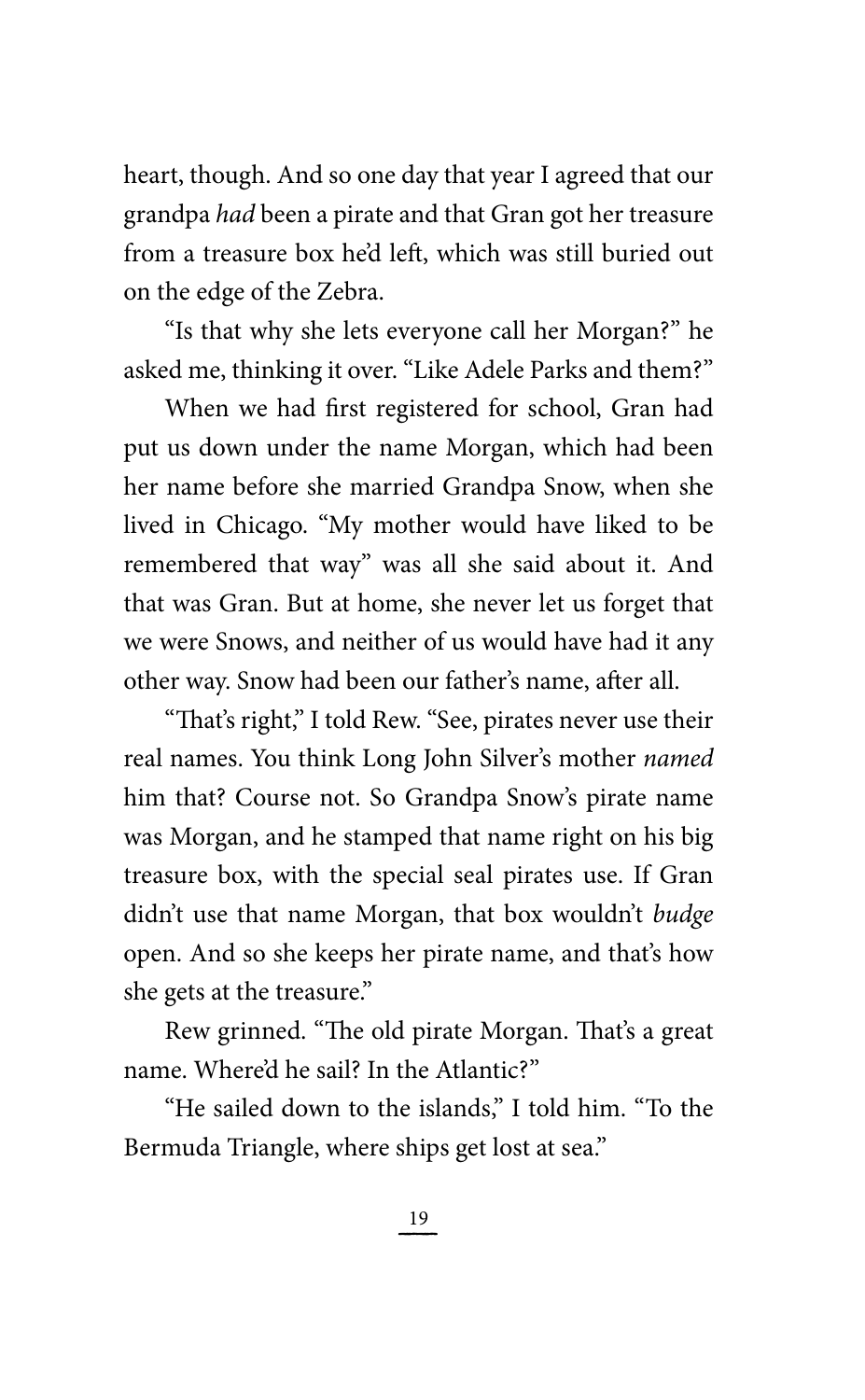"And is that what happened to him? Did his ship get lost?"

I nodded. "Absolutely," I said. "It's a mystery right to this day. His ship was swallowed up, and no one ever saw it again."